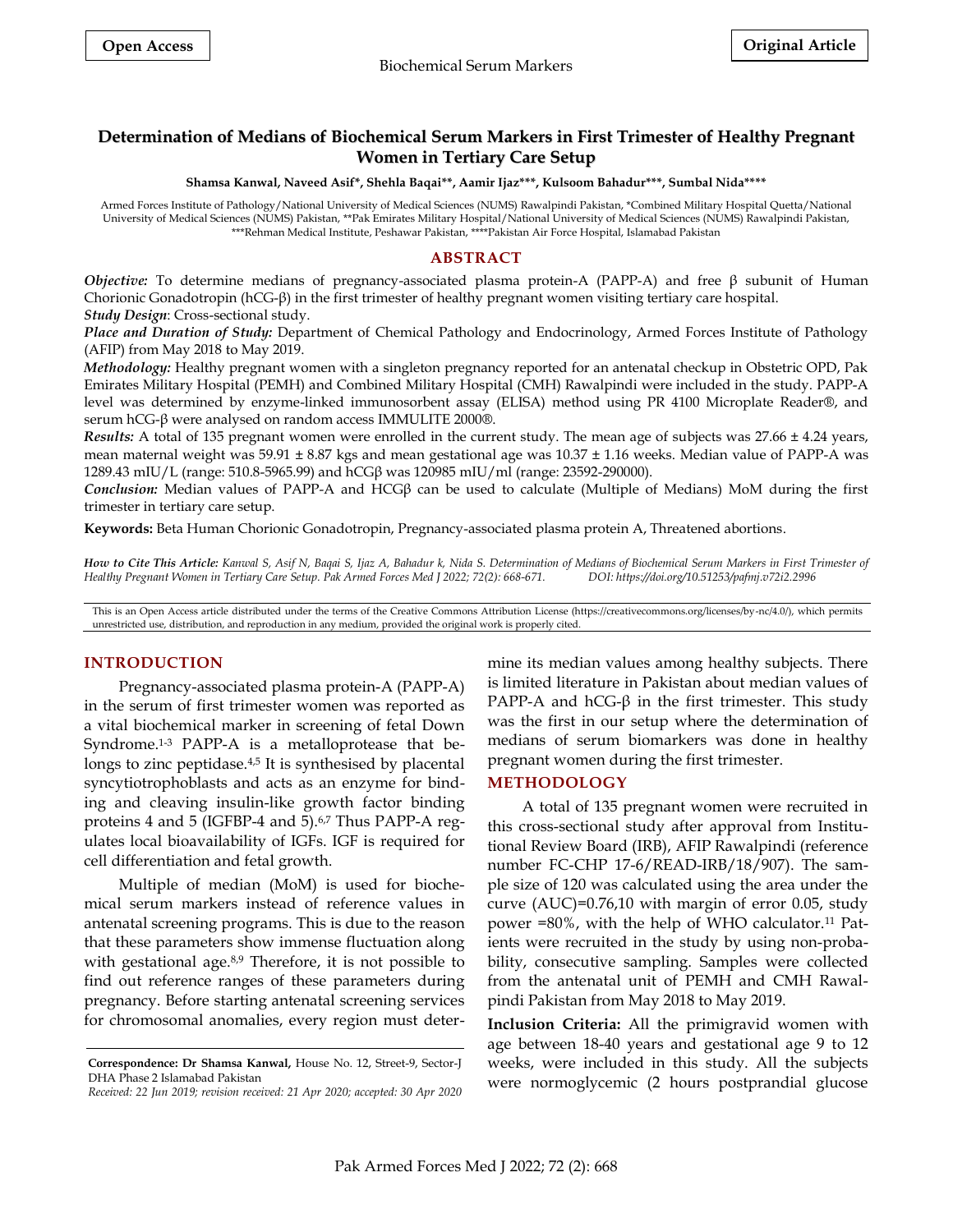level <11.1 mmol/l), normotensive (BP 120 mm Hg or less) and had haemoglobin level ≥10.5 g/ dL.

**Exclusion Criteria:** All the multigravida women or women above 40 years of age, with a history of miscarriages, threatened abortions, chronic ailments, those on long term antibiotic therapy and fertility treatments were excluded from the study.

After the verbal explanation, informed consent was taken from each subject or the attendant. Medical history, demographic detail, clinical presentation and weight of study participants were noted. Gestational age was confirmed from the last missed period (LMP) and pelvic ultrasound history.

About 3 ml of venous sample was collected from each subject in a gel vacutainer and allowed to clot. Serum was separated from cells by centrifugation at 3500 rpm. Serum hCG-β was analysed on random access IMMULITE 2000®. IMMULITE 2000® hCG-β assay utilises two monoclonal antibodies, and an enzyme labelled chemiluminescence immunometric assay. Separated serum was then stored at -20ºC according to the kits manual for estimation of PAPP-A within three days.

After proper thawing of the sample, PAPP-A was determined by ELISA method by PR 4100 Mic-roplate Reader® Bio-Rad. The accuracy of the result was confirmed using controls run along with samples, and all samples were analysed according to standard operational principles.

Statistical Package for Social Sciences (SPSS) version 24.0 was used for the data analysis. Quantitative variables like age, gestational age, weight, Hb level, BP and 2 hours postprandial plasma glucose level were analysed summarized with mean and standard deviation.

Median PAPP-A and hCG-β were calculated. Scatter plots were generated to measure regression lines and R2. 95% confidence interval was determined for PAPP-A and hCG-β. IQR including 25<sup>th</sup>, 50<sup>th</sup> and 75<sup>th</sup> centiles were calculated for each biomarker at each gestational age.

## **RESULTS**

The sample size of the current study was 135. All the included subjects had successful pregnancies (confirmed via obstetric scan). All the pregnant ladies were normotensive (BP 120 mmHg or less) and normoglycemic (2 hours postprandial glucose level <11.1 mmol/l). The mean age of participants was  $27.60 \pm 4.22$ years, mean gestational age at presentation was 10.37 ± 1.16 weeks, mean weight of participants was 59.91  $\pm$ 8.8 kg, and mean haemoglobin level was  $11.78 \pm 0.62$  g /dl (range: 11.0-13.0) (Table-I). The median value of PAPP-A was 1289.43 mIU/l, and hCG $β$  was 120985 mIU/ml (Table-II).

**Table-I: Baseline characteristics of the study subjects (n=135).**

| Characteristics               | Mean ± SD (range)           |
|-------------------------------|-----------------------------|
| Age (years)                   | $27.60 \pm 4.22$ (20-38)    |
| Weight (Kg)                   | $59.91 \pm 8.88$ (41-79)    |
| Gestational age (Weeks)       | $10.37 \pm 1.16$ (9-12)     |
| Hemoglobin $(g/dL)$           | $11.78 \pm 0.62(11.0-13.0)$ |
| Systolic BP (mmHg)            | $112.96 \pm 6.47(100-130)$  |
| Diastolic BP (mmHg)           | $67.78 \pm 8.35(60-80)$     |
| 2hours PP glucose<br>(mmol/L) | $9.13 \pm 1.12$ (7.0±11.0)  |

#### **Table-II: Median values of outcome.**

| <b>Parameters</b>  | Median  | IOR              |
|--------------------|---------|------------------|
| $PAPP-A$ (mIU/L)   | 1289.43 | 839.76-2312.4100 |
| $HCG\beta(mIU/mL)$ | 120985  | 78000-198000     |

Regression equations were plotted for PAPP-A and hCG-β against the gestational age. The R2 for PAPP-A and the hCG-β equation were 0.694 and 0.791, respectively. The trend of the median value of both PAPP-A and free hCG-β was increasing with gestational age shown in Figure-1 & 2.



**Figure-1: Regression line of hCG- β against Gestational age.**



**Figure-2: Regression line of PAPP-A against gestational age.**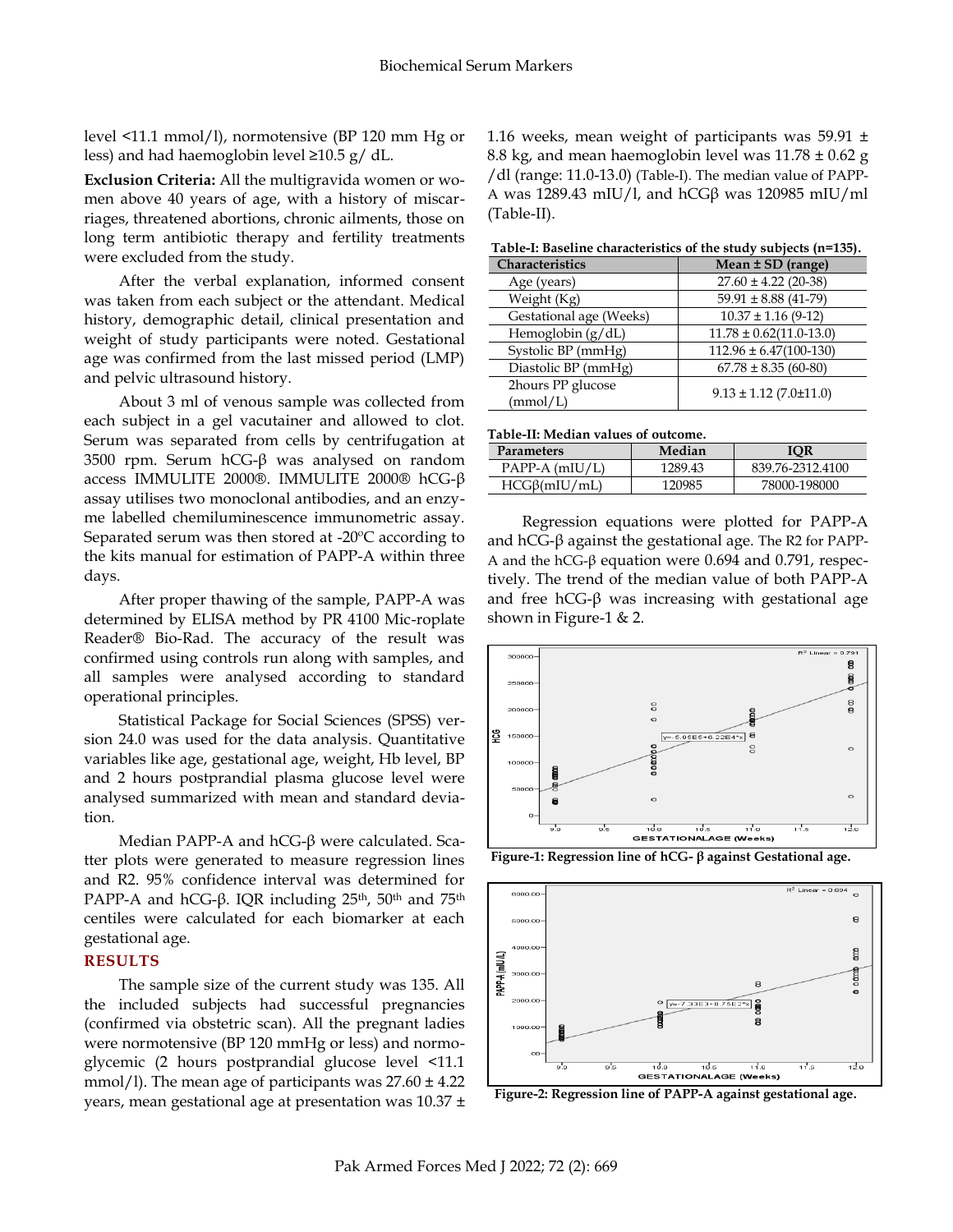Median values of PAPP-A and hCG-β at 25th, 50th and 75th centiles were compared with gestational age in weeks as shown in Table-III.

**Table-III: Comparison of percentiles of PAPP-A and b-hCG with gestational age strata.**

| <b>Gestational</b><br>Age (Weeks) | $\mathbf n$ | <b>Percentiles</b> | <b>PAPP-A</b> | b-Hcg     |
|-----------------------------------|-------------|--------------------|---------------|-----------|
| 9th                               | 42          | 25 <sub>th</sub>   | 591.08        | 26700.00  |
|                                   |             | 50th               | 742.50        | 70000.00  |
|                                   |             | 75th               | 837.37        | 78912.50  |
| 10 <sub>th</sub>                  | 33          | 25 <sub>th</sub>   | 1155.98       | 90000.00  |
|                                   |             | 50th               | 1241.00       | 110650.00 |
|                                   |             | 75th               | 1408.18       | 130400.00 |
| 11th                              | 28          | 25th               | 1281.61       | 173339.50 |
|                                   |             | 50 <sub>th</sub>   | 1721.56       | 179786.50 |
|                                   |             | 75th               | 1934.70       | 185955.00 |
| 12 <sub>th</sub>                  | 32          | 25th               | 2800.50       | 221341.25 |
|                                   |             | 50th               | 3180.05       | 258000.00 |
|                                   |             | 75th               | 3908.95       | 285595.00 |

# **DISCUSSION**

The current study highlighted the median values of first-trimester serum markers from which multiple of median (MoM) can be calculated in future for the screening programs. MoM can then be used as an early marker of anomalous imbedding or implantation, leading to adverse pregnancy outcomes. It can serve as a non-invasive modality in screening Down syndrome at an early phase of pregnancy.

Serum PAPP-A levels during the first trimester of pregnancy play a cardinal role in fetal growth.12,13 Under or overproduction of PAPP-A influences fetal growth as it regulates IGF levels.<sup>15</sup> Sluggish growth occurs because of low levels of PAPP-A. Decreased levels of free hCGβ are more indicative of hypertensive disorders related to pregnancy.16, <sup>17</sup> Therefore, it is essential to determine levels of these biochemical markers to predict pregnancy outcomes and risk of trisomies like Down syndrome.

Free PAPP-A exhibits metalloproteolytic activity and differs from that produced during pregnancy, complex with an endogenous inhibitor called proform of major basic protein (pro-MFP). Insulin-like growth factor (IGF)-binding proteins 4 and 5 are its known substrates in humans, which lead to the release of bound IGF, which has been shown to induce macrophage activation, chemotaxis, LDL uptake by macrophages and release of proinflammatory cytokines.18-20

Our study was planned to determine the median of biochemical markers PAPP-A and hCG-β in healthy pregnant women. We did not include cases with miscarriages or ectopic pregnancies. Ugurlu *et al,* 2009 included normal intrauterine pregnant cases and those with miscarriages and ectopic pregnancies. They found that females with spontaneous abortion and ectopic pregnancy had low median PAPP-A 0.05 (0.02–6.0) as compared to those with normal intrauterine pregnancy (Median PAPP-A 0.08 (0.03-0.9)).21

In our study, the median value of PAPP-A was 1289.43 mIU/L (510.8-5965.99), and that of hCG-β was 120985 mIU/mL (23592-290000). Regression equations were plotted for PAPP-A and hCG-β against the gestational age. The R2 for the PAPP-A and the hCG-β equation were 0.694 and 0.791, respectively.

In a study conducted by Yigiter *et al,* <sup>22</sup> data of 1275 pregnant women was collected for  $hCG-\beta$  and maternal serum PAPP-A during the first trimester. Median values of PAPP-A and hCG-β were low, compared to those in our study. However, median PAPP-A and  $hCG-β$  levels increased with gestational, which has been noted in our study as well.

Borowski *et al*, <sup>23</sup> included women with 11 to 14 weeks of gestation. Total 800 pregnant women were included in their study. Nomograms for hCG-β and PAPP-A levels were determined in the subjects. CRL was used as a determinant of gestational age. They noticed a positive correlation between PAPP-A and CRL, whereas a weak negative correlation between free hCGβ and CRL was age demonstrated.<sup>23</sup> However, we demonstrated increasing values of both hCG-β and PAPP-A with increasing gestational age. This difference in hCG-β can be due to the confinement of our study group to 12<sup>th</sup> week gestation.

Shiefa *et al*,<sup>24</sup> demonstrated that as the pregnancy advances, levels of PAPP-A also increase. Its levels increase exponentially and have a doubling time of 3–4 days in the first trimester. After that, the levels continue to rise throughout the pregnancy. The exponential rise in PAPP-A levels in the first trimester causes the interpretation of PAPP-A value to be significantly related and dependent on gestational age. In our study, PAPP-A showed an increasing trend with increasing gestational age.

We have determined the median of PAPP-A and hCG-β levels during the 9<sup>th</sup> to 12<sup>th</sup> weeks of gestation. These values can be used to calculate MoM later. There is no recent data in the region about median values of PAPP-A.

Ghasemi-Tehrani *et al*, <sup>25</sup> concluded low serum PAPP-A levels as the risk factor for IUGR. We suggest